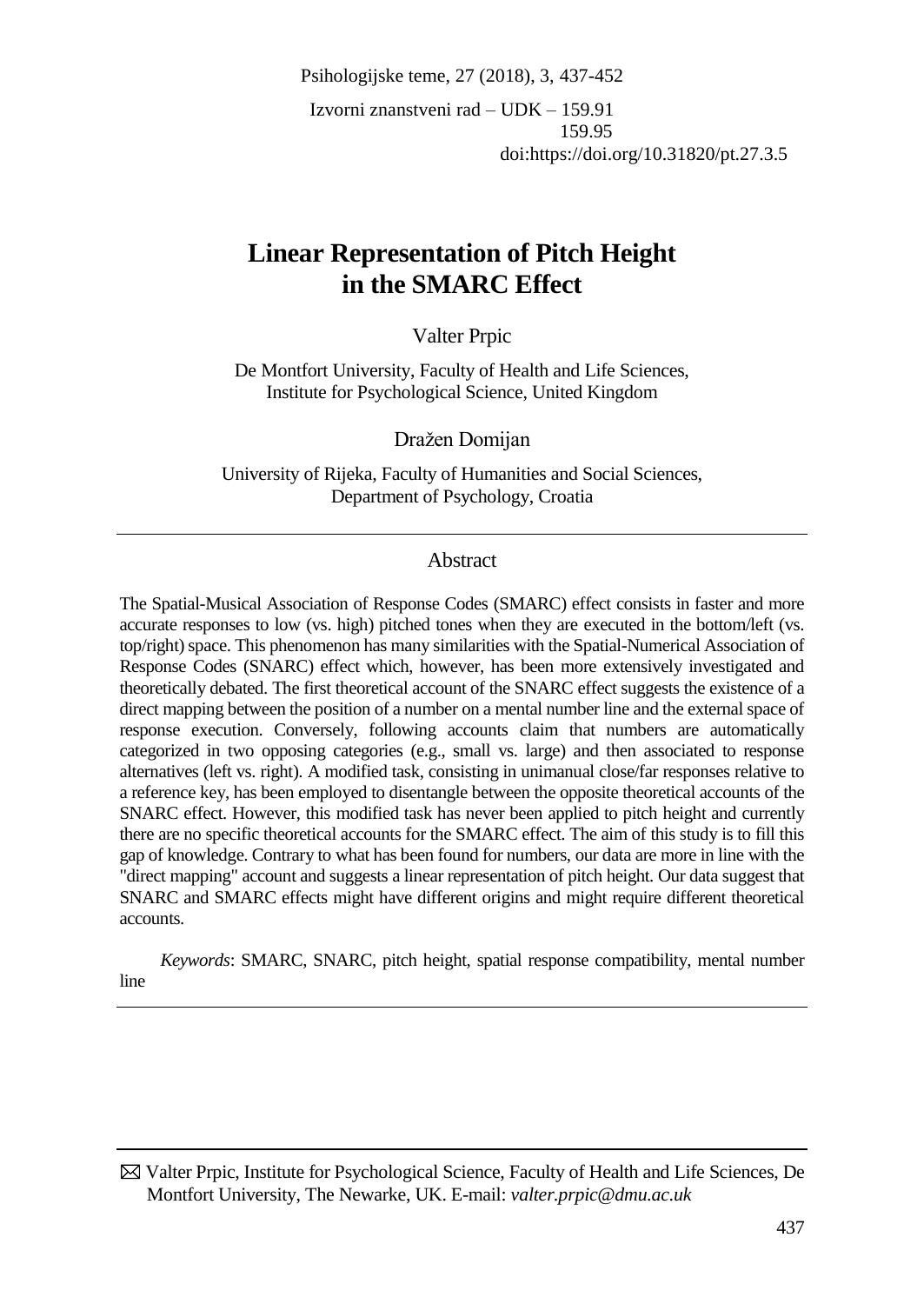## **Introduction**

A special relationship seems to link music, numbers and space. This relationship is quite well known since ancient times, and modern research has shown that both pitch height and number magnitude are similarly associated with spatial coordinates. The Spatial-Musical Association of Response Codes (SMARC) effect (Rusconi, Kwan, Giordano, Umiltà, & Butterworth, 2006) showed low (vs. high) pitched tones to be associated with the bottom/left (vs. top/right) space. Similarly, the Spatial-Numerical Association of Response Codes (SNARC) effect (Dehaene, Bossini, & Giraux, 1993) showed small (vs. large) numbers to be associated with the left (vs. right) space. Although the nature of the SNARC effect is still highly debated, different theoretical accounts have been formulated and extensive literature has been dedicated to this phenomenon. Conversely, little is known about the nature of the SMARC effect and, to the best of our knowledge, an independent attempt to account for this effect has never been made. Therefore, whether the SMARC and SNARC effects are two independent phenomena or the results of a more general phenomenon is still unclear. In order to address this question, the predictions of the theoretical accounts of the SNARC effect should be tested by using pitch height instead of numbers.

In the SNARC effect, participants generally respond faster with the left-hand side to relatively small numbers and with the right-hand side for relatively large numbers when a parity judgment is required (Dehaene et al., 1993). Indeed, even when magnitude information is irrelevant for performing the task, an association between number magnitude and response position is observed. Dehaene et al. (1993) explained such evidence suggesting that, during parity judgments of Arabic digits, a representation of number magnitude is accessed in an automatic way. As stated by the authors, this representation may be connected to a spatially oriented mental number line (Restle, 1970), where small numbers are allocated in the left space and large numbers in the right space. Therefore, the SNARC effect would be the result of a direct correspondence between this mental representation and the execution of responses in the external space. Santens and Gevers (2008) named this theory the "direct mapping" account.

However, Santens and Gevers (2008) strongly opposed the direct mapping account, suggesting a different interpretation of Dehaene et al.'s (1993) results. Indeed, they supported two alternative accounts, called "intermediate coding" accounts, which do not imply a mental number line for explaining the SNARC effect. The first one (Gevers, Verguts, Reynvoet, Caessens, & Fias, 2006) assumes a three layer model in which: the bottom layer corresponds to number representation, the middle layer attributes numbers in conceptual categories depending on task requests (e.g., small/large, odd/even) and the upper level represents response alternatives. In a subsequent conceptual update (Notebaert, Gevers, Verguts, & Fias, 2006), an abstract spatial code has been added to the model. Therefore, the categorical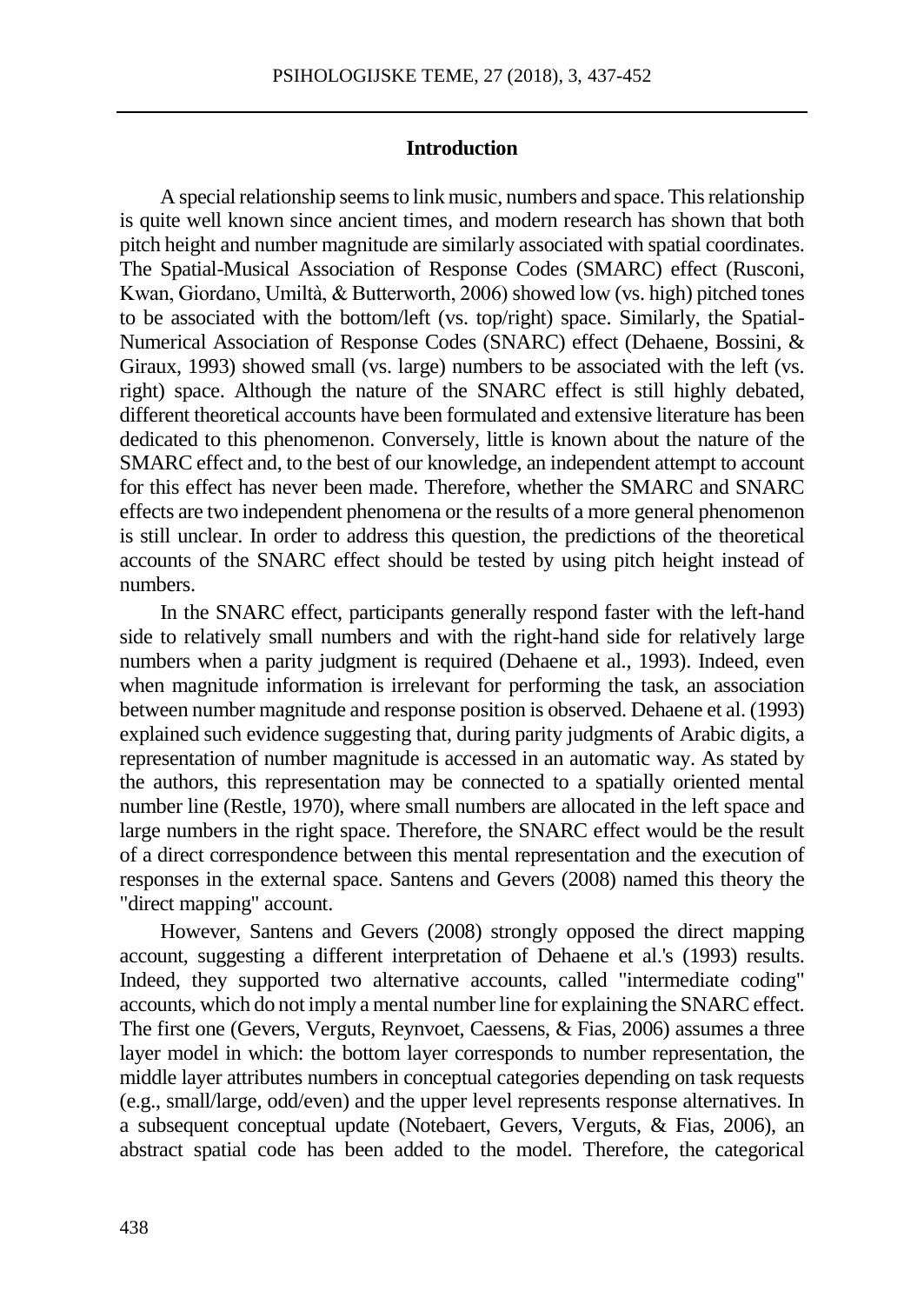representations provided by the middle layer activate an abstract spatial code (e.g., left or right) before activating the response. Categorical representations, such as small/large or odd/even, are then associated with response alternatives (e.g., left/right). The second account, originally proposed by Proctor and Cho (2006), suggests that stimuli and responses are both coded at an intermediate level as negative  $(-)$  or positive  $(+)$  polarities. This account, also called "polarity" correspondence principle", extends to a great variety of tasks and stimuli that can be coded on a bipolar dimension; not only to numbers. Both "intermediate coding" accounts state that numbers are coded as either small or large before the activation of a spatial response and, at a later stage, this magnitude representation is associated with the corresponding response alternatives.

According to these different accounts, the SNARC effect can be either of visuospatial nature ("direct mapping" account) or of verbal-spatial nature ("intermediate coding" accounts). Several studies (Gevers et al., 2010; Leth-Steensen, & Citta, 2016; Santens, & Gevers, 2008; Santiago, & Lakens, 2015) aimed to address this issue and to provide evidence in favor of one account or to the other. However, no conclusive evidence was provided so far and the question remains unsettled. In our opinion, one of the most interesting attempts to disambiguate between the "direct mapping" account and the "intermediate coding" accounts was made by Santens and Gevers (2008). These authors proposed a modified response mapping in a numerical comparison task. The experiment was designed to establish a spatial-numerical association to close and far responses, independently from left and right coordinates. Participants had to judge whether a given number (1, 4, 6, or 9) was smaller or larger than a middle reference (5). They had to move their right index finger to a close or far location on a QWERTY computer keyboard. Half of the participants responded moving to the left side of the keyboard ("h" key for close and "g" key for far responses) while the other half responded moving to the right side ("k" key for close and "l" key for far responses). Every movement started from the middle key "j" and responses were thus labeled as being close or far from that key.

As stated by the authors, the "direct mapping" account predicts an advantage for close responses when responding to numbers close to the middle reference standard (5) on the mental number line (4 and 6), while an advantage is expected for far responses to numbers far from the middle reference on the mental number line (1 and 9). Therefore, a direct mapping is expected between the numerical distance on the mental number line (4 and  $6 =$  close; 1 and  $9 =$  far) and the physical distance of external responses. On the other hand, the intermediate coding accounts predict that numbers are coded as smaller or larger than a middle reference standard (5) before the activation of a spatial response. Therefore, 1 and 4 (small numbers) should be associated with close responses, while 6 and 9 (large numbers) with far responses. An interaction is thus expected between the relative magnitude of a number (small/large) and the location of the response (close/far) without any connection to a spatial mental representation, such as the mental number line.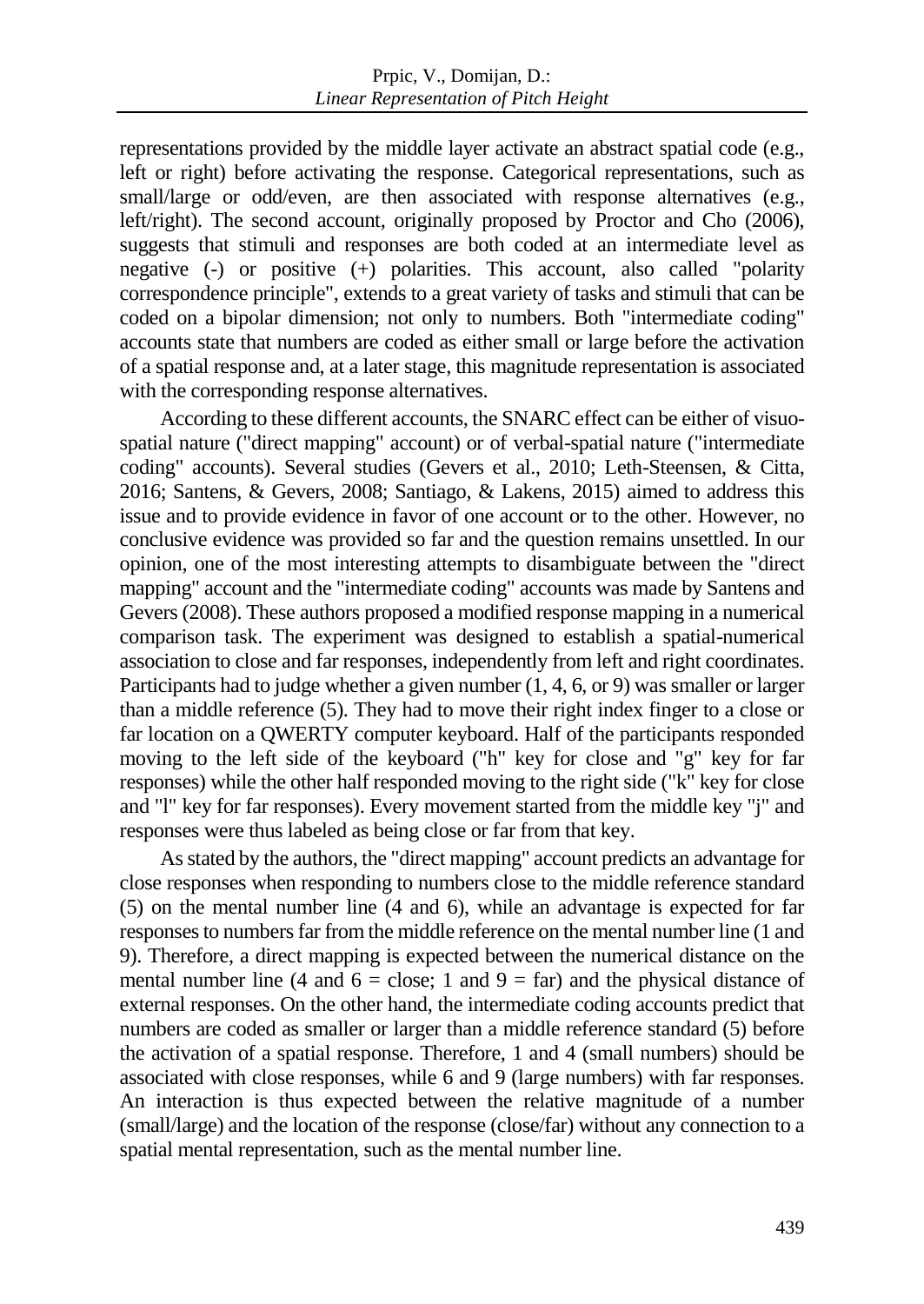Results provided by Santens and Gevers (2008) corroborate the latest prediction, showing faster close responses to small numbers (1 and 4) and faster far responses to large numbers (6 and 9). No effect of moving direction was provided, showing that participants were equally fast in responding to the left or to the right side of the middle key. This evidence argues in favor of the "intermediate coding" accounts, showing that a spatially oriented number line is not needed for explaining the SNARC effect.

By using a similar paradigm to that introduced by Santens and Gevers (2008), Antoine and Gevers (2016) firstly demonstrated that numerical magnitude associates with close/far responses even when magnitude is irrelevant to the task. This evidence seems to further support the "intermediate coding" accounts, and to oppose the idea that the SNARC effect is caused by a direct correspondence between the position of numbers on the mental number line and the external space of response execution. The results provided by Antoine and Gevers (2016) are important because they finally revealed that the association between numbers and close/far responses is automatic and flexible, namely, that it has the same characteristics of the SNARC effect.

The last two decades of research on the SNARC effect revealed that not only numbers but also many other ordinal or magnitude related stimuli can be spatially organized. Some examples are: letters of the alphabet and months of the year (Gevers, Reynvoet, & Fias, 2003), physical size (Ren, Nicholls, Ma, & Chen, 2011), luminance (Fumarola et al., 2014; Ren et al., 2011) and angle magnitude (Fumarola et al., 2016). Furthermore, a noteworthy subgroup of research related to the SNARC effect focused on the relationship between musical stimuli and space, revealing many similarities in the representation of numbers and musical parameters. Indeed, both temporal (music tempo, Prpic, Fumarola, De Tommaso, Baldassi, & Agostini, 2013; musical note values, Prpic, Fumarola et al., 2016; Prpic, 2017) and tonal (pitch height, Lidji, Kolinsky, Lochy, & Morais, 2007; Rusconi et al., 2006) aspects of a sound showed to be strictly linked with space.

Particularly relevant for our study is the work of Rusconi et al. (2006), which employed classical SNARC-like tasks and found that pitch height has a similar mental representation as numbers do (for some rudiments of music theory on pitch height see Prpic, Murgia et al., 2016). These authors called this effect Spatial-Musical Association of Response Codes. In Experiment 1, musically untrained participants performed a pitch comparison task in which two pure tones had to be compared. Participants responded both with horizontal (left/right key-presses) and vertical (down/up key-presses) response alignments, showing a significant SNARC-like effect for both response mappings, with a clear up/right and down/left response advantage for high- and low-frequency pitches, respectively. In Experiment 2, nonmusicians had to classify relatively high and low pitched sounds as being produced by wind or percussion instruments. In this task, commonly named the timbre judgment task, the direct comparison of the pitch height of the stimuli is not required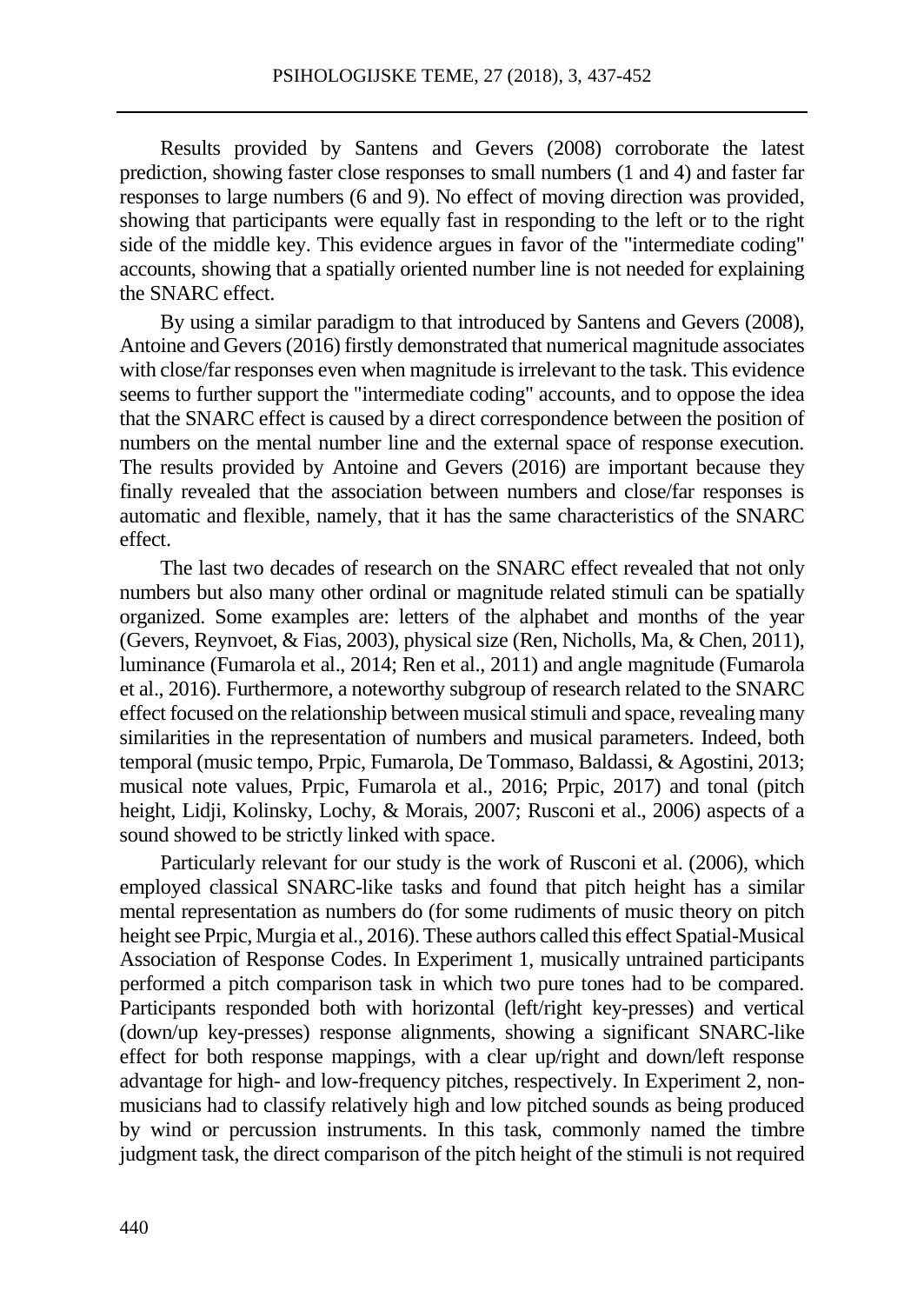and therefore it more closely resembles the parity judgment task used in the SNARC effect. Results showed an advantage for up key-press responses with high pitched tones and for down key-press responses with low pitched tones, while there was no evidence for such association in the horizontal alignment. Note that, even for the vertical alignment, the SMARC effect was revealed only for large tone distances (4 tones distance from the implicit reference) while intermediate pitches did not show a reliable association with the space of response execution. In Experiment 3, musically trained participants performed the same timbre judgment task, showing both a vertical and horizontal SMARC effect. This evidence suggests that, similarly to numbers, pitch height can be mapped into space even when it is completely task irrelevant (i.e., during a timbre judgment task). Furthermore, Rusconi et al. (2006) show that music expertise is an important factor, as non-musicians are less prone to process musical stimuli and, consequently, to map them into spatial coordinates.

Lidji et al. (2007) confirmed the findings of Rusconi et al. (2006) by using synthesized tones, with piano and violin timbre, instead of pure tones. Moreover, authors extended the study also to the contour of melodic intervals, showing, however, very limited evidence of a spatial association. The only reliable result of this association was found for the musicians group when performing a timbre judgment with horizontally aligned responses. Indeed, an association was assessed between descending/ascending contour intervals and left/right key-press responses, respectively. Lidji et al. (2007) suggest that the "piano in the head" could be a culturally supplied spatial representation for musical stimuli, such as the "mental number line" is commonly used as a metaphor for number representation. Taken together, these studies suggest that musical pitches and numbers share similar spatial representations and can produce comparable spatial-response correspondence effects, such as the SNARC and the SMARC effects.

The aim of the present study is to assess whether the spatial association for pitch height fits one of the predictions resulting from the main opposite accounts proposed to explain the SNARC effect, namely, the "intermediate coding" (Gevers et al., 2006; Proctor, & Cho, 2006) and the "direct mapping" (Dehaene et al., 1993) accounts. To do so, we applied the modified SNARC paradigm introduced by Santens and Gevers (2008) to musical pitches. Instead of four numbers (1, 4, 6, 9) we used four pitches (E2, C#4, D#5, C7) with equivalent distance ratio of the stimuli used by Santens and Gevers (2008). As a distance unit we used a perfect fifth interval, which consists in seven semitones on the chromatic scale. Differently from these authors, but similarly to Antoine and Gevers (2016), we used a task in which a direct comparison of the stimuli is not required (i.e., timbre judgment). Indeed, this kind of task can be considered more informative about the automaticity of a spatial association, and avoid the risk to obtain results as an artifact induced by task instructions.

According to the "intermediate coding" accounts, relatively low pitched frequencies (E2, C#4) should be associated with close responses and high pitched frequencies (D#5, C7) with far responses. Conversely, according to the "direct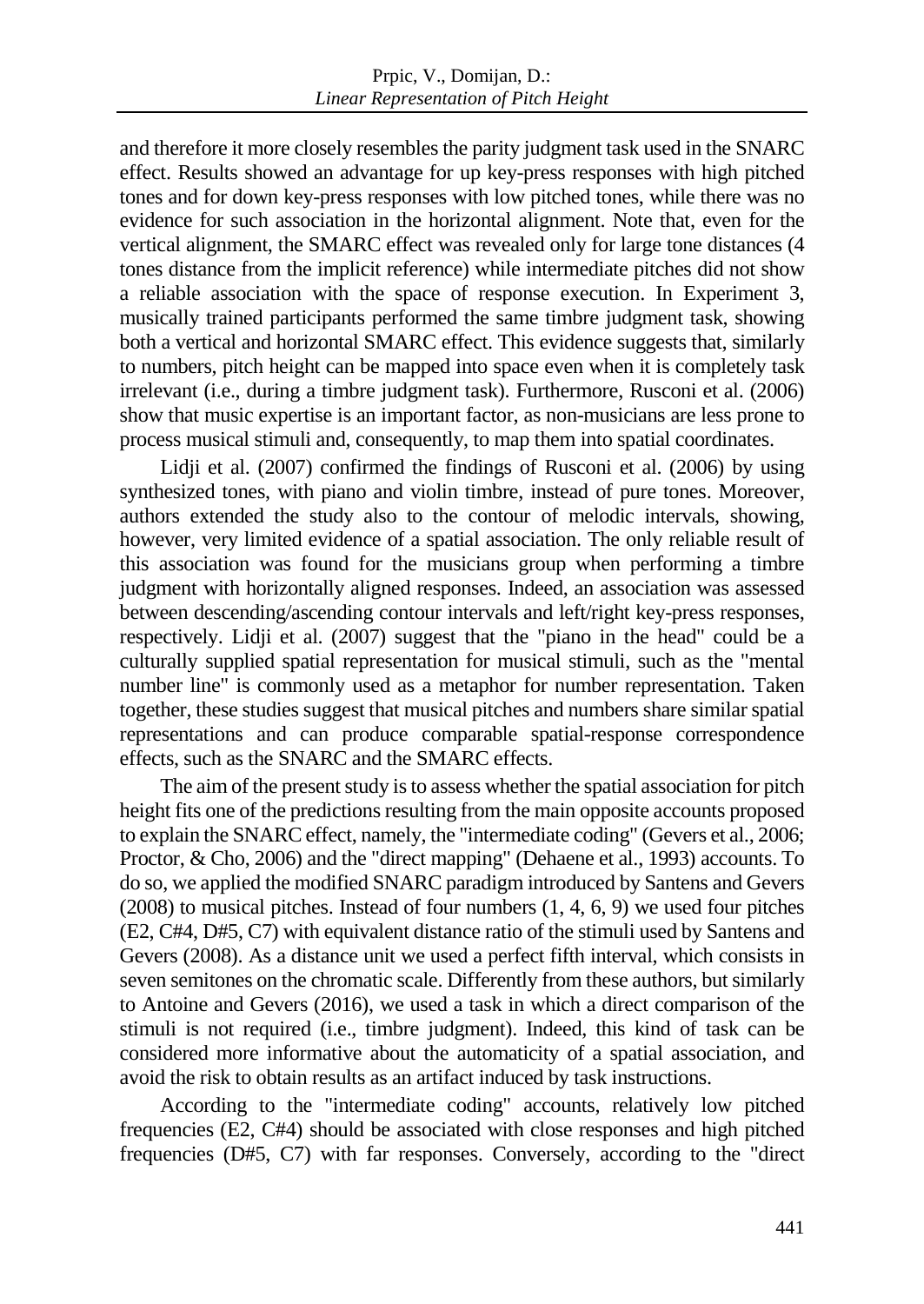mapping" account, pitch height should follow a spatially oriented mental line representation, as proposed by Lidji et al. (2007) with the "piano in the head" metaphor. Therefore, pitches with middle range frequencies (C#4, D#5) should be associated with close key-press responses, while pitches with frequencies far from the middle range (E2, C7) should be associated with far key-press responses.

Nevertheless, it is worth noting that the predictions originated from the two accounts are partially overlapping. Indeed, the highest pitch (C7) is always associated with far key-press responses in both the accounts, while the relatively low pitch with middle range frequency (C#4) is always associated with close key-press responses in both the accounts (Table 1). Therefore, we restricted our predictions only to the stimuli that allowed us to disambiguate between opposite accounts, namely, the lowest pitch (i.e., E2) and the relatively high pitch with middle range frequency (i.e., D#5). Therefore, evidence of an association between E2 and close responses, and between D#5 and far responses would support the "intermediate coding" accounts as the explanation for the spatial association for pitch height (i.e., the SMARC effect). Conversely, evidence of an association between E2 and far responses, and between D#5 and close responses would support the "direct mapping" account, suggesting a linear representation for pitch height.

# Table 1

| Responses | Direct mapping | Intermediate coding |
|-----------|----------------|---------------------|
|           | account        | accounts            |
| Close     | D#5: C#4       | $E2:$ C#4           |
| Far       | E2: C7         | D#5: C7             |

*Predictions for the SMARC Effect with Close/Far Responses*

# **Method**

# **Participants**

Twenty-two musicians with formal musical education took part in the experiment. Half of them were male (mean age: 25, range: 19-32) and the other half were female (mean age: 25, range: 19-36). They played different musical instruments (1 clarinet, 1 flute, 1 percussion, 4 guitar, 1 harpsichord, 1 oboe, 6 piano, 7 violin) with a mean of 14 years of practice among formal and informal studies. All of them attended courses and passed exams at a conservatory. Informed consent was obtained prior to participation in the experiment, which was conducted in accordance with the ethical standards established by the Declaration of Helsinki.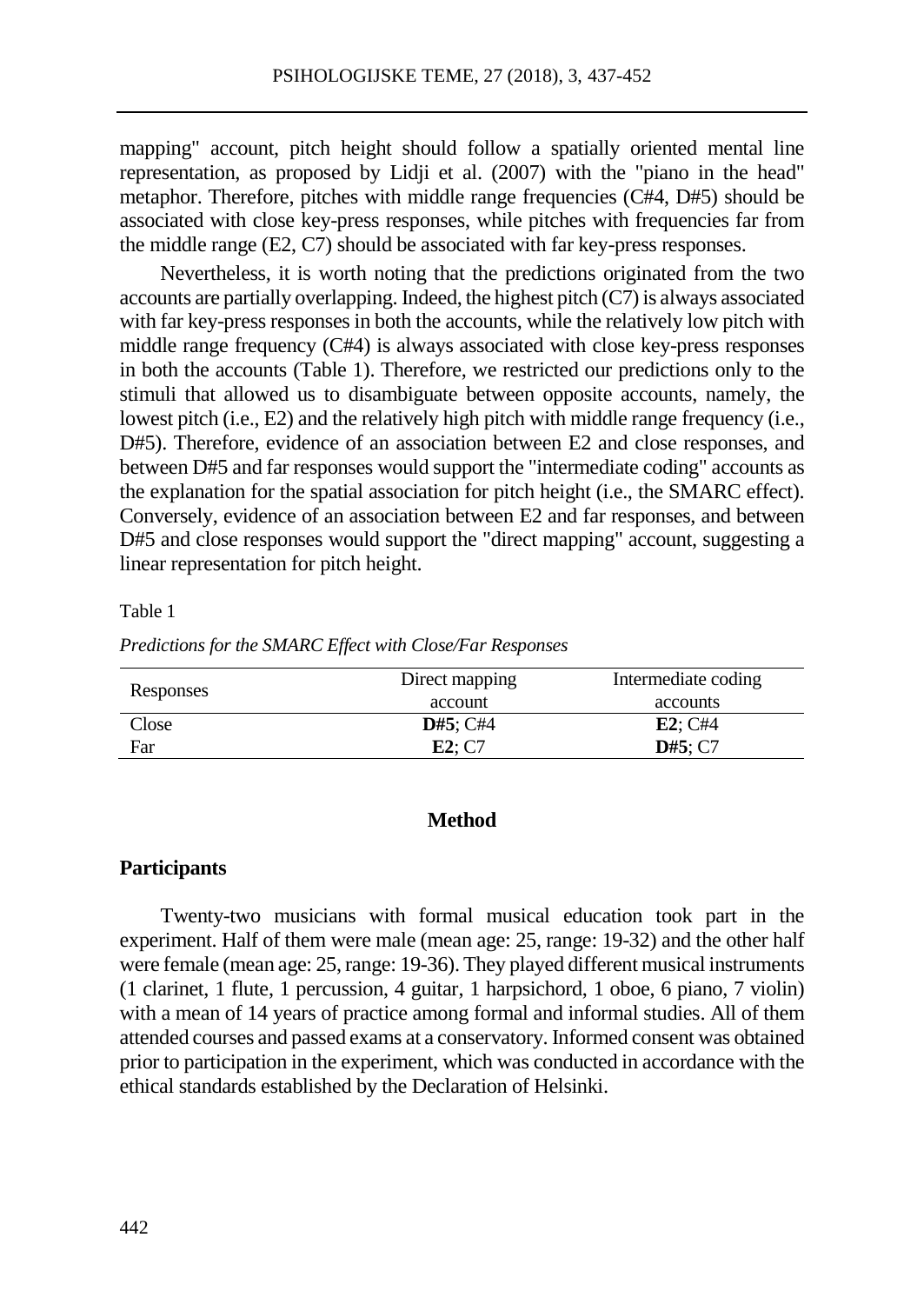# **Apparatus and Stimuli**

The experiment was created and controlled by means of the E-Prime software, version 2.0. Audio stimuli were presented through a couple of AKG professional hifi stereo studio headphones. The PC was a Dell notebook with Intel Core i3 (RAM: 2 Gb). The Operating System was Windows 7 64-bit Edition. A nine key usb DirectIN Button-Box was used for collecting responses. Only five of the response keys were used - key numbers 2, 4, 5, 6, and 8.

Stimuli consisted of four pitched tones with different height values (E2, C#4, D#5, and C7). Stimuli were created with the perfect fifth interval (7 semitones) as a distance unit, thus, three perfect fifth intervals (21 semitones) separate E2 from C#4 and D#5 from C7, while two perfect fifth intervals(14 semitones) separate C#4 from D#5. The distance ratio between stimuli mirrors the one used by Santens and Gevers (2008) in their study (i.e., from 1 to  $4 = 3$  units, from 4 to  $6 = 2$  units, and from 6 to  $9 = 3$  units) (Figure 1). Half of the pitched tones were presented with a synthesized violin timbre sound and the other half with a synthesized grand piano timbre sound. These instruments were selected, according to previous literature (Lidji et al., 2007), because of their clearly distinguishable timbre sounds.



*Figure 1.* Linearly represented stimuli's distance for numbers (Santens & Gevers, 2008) and pitches (current study).

# **Procedure**

The experiment took place in a quiet, dimly lit room without environmental distractions. Participants were positioned in front of the PC at an approximated distance of 50 cm from the screen. The midlines of the screen and the response box were aligned with the midline of the participant's body.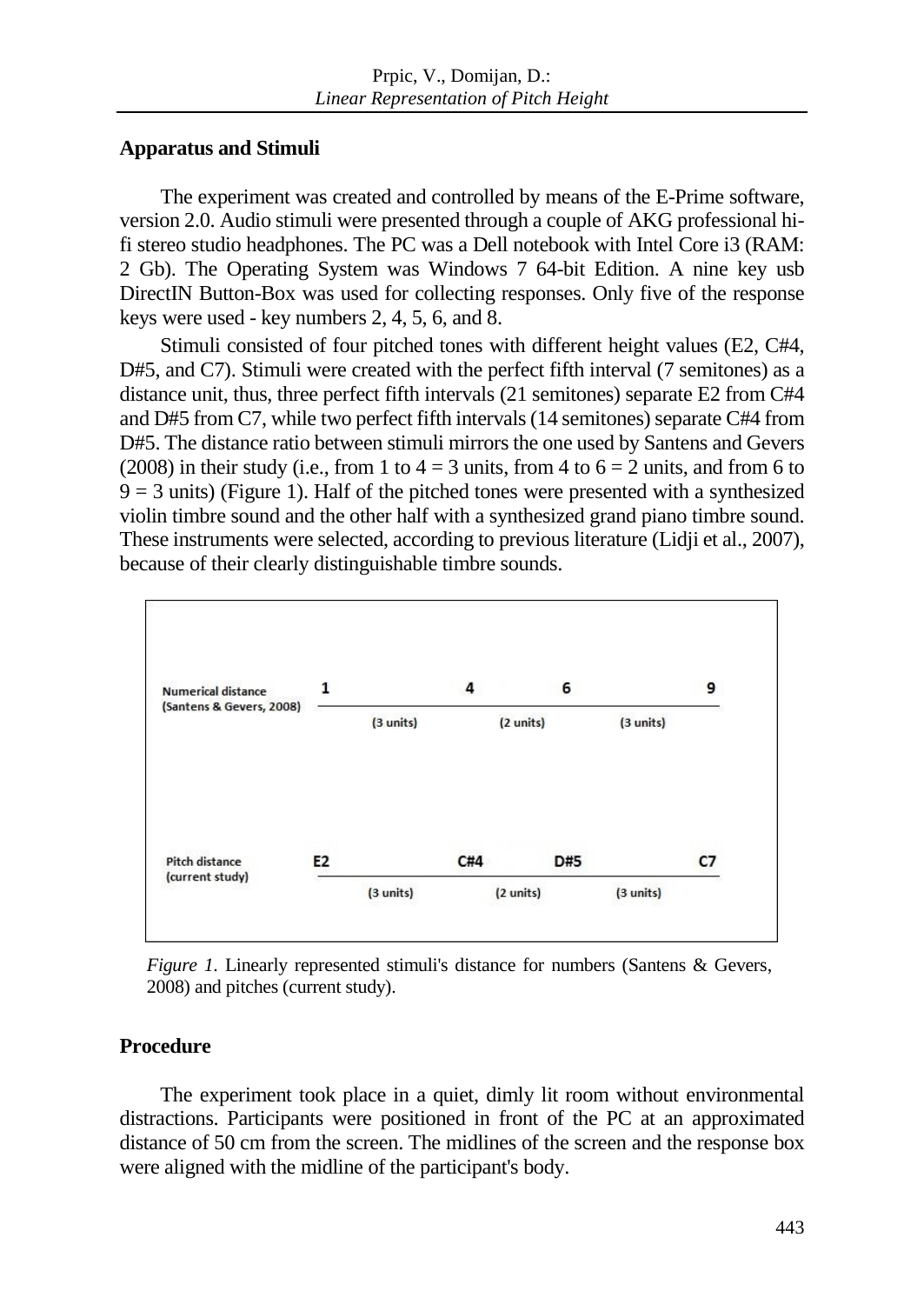Each trial started with a 1000ms fixation cross, then a hash mark (#) appeared at fixation until participants pressed the middle key (key number 5) with their right index finger. As soon as this key was pressed, a target pitched tone was presented through the headphones and participants had to decide whether the timbre of the pitch was a violin or piano sound. In one block, if the timbre corresponded to a violin sound, participants had to move their finger and press the close response key. Conversely, if the timbre corresponded to a piano sound they had to move their finger and press the far key. In the other block, the timbre/response-key mapping was reversed (i.e., violin timbre/far key-press; piano timbre/close key-press). The response mapping was manipulated within subjects and the order of the two blocks was counterbalanced over participants. The moving direction was manipulated between subjects; half of the participants always moved their finger to the left (close key number 4; far key number 2) and the other half to the right (close key number 6; far key number 8). All the participants used only the right index finger to provide responses and the movements were always executed starting from the middle key to the target keys. After the response, a 500ms inter-trial interval (ITI) appeared before the whole sequence started again. There were two blocks of 64 trials, thus, each target pitch was repeated 16 times per block (8 with violin and 8 with piano timbre sound). The order of presentation of the target stimuli was randomized in every block. Each of the two sessions started with 8 training trials with accuracy feedback, to adapt participants to the correct response mapping. Participants were allowed to take a short break between the two sessions if needed, otherwise they continued with the experiment. Response keys were labeled in the instructions as being close or far from the middle key. No reference to small or large movements, left or right directions, and response key number was made. Both speed and accuracy of the target response were stressed in the instructions, while no specific instructions were given for the middle key pressing and releasing speed.

#### **Results**

Participants made just a few errors (1.9% of all trials) so it was not possible to conduct analysis on accuracy rates.

Only correct trials were included in the Response Times (RTs) analysis. Moreover, RTs slower than 200ms (0%) and faster than 1000ms (2.6%) were excluded from the analysis. A mixed ANOVA was run with a 2 (movement direction: left/right) by 2 (instrument timbre: piano/violin) by 2 (responses location: close/far) by 4 (pitch height: E2, C#4, D#5, C7) design. Movement direction was treated as a between-subjects variable, while instrument timbre, response location and pitch height were treated as within-subjects variables. There was a main effect of the instrument timbre,  $F(1, 20) = 8.37$ ,  $p < .01$ , meaning that piano and violin timbre sounds were not equally easy to judge. A main effect of the response location was observed,  $F(1, 20) = 103.26$ ,  $p < .001$ , showing that responses to a physically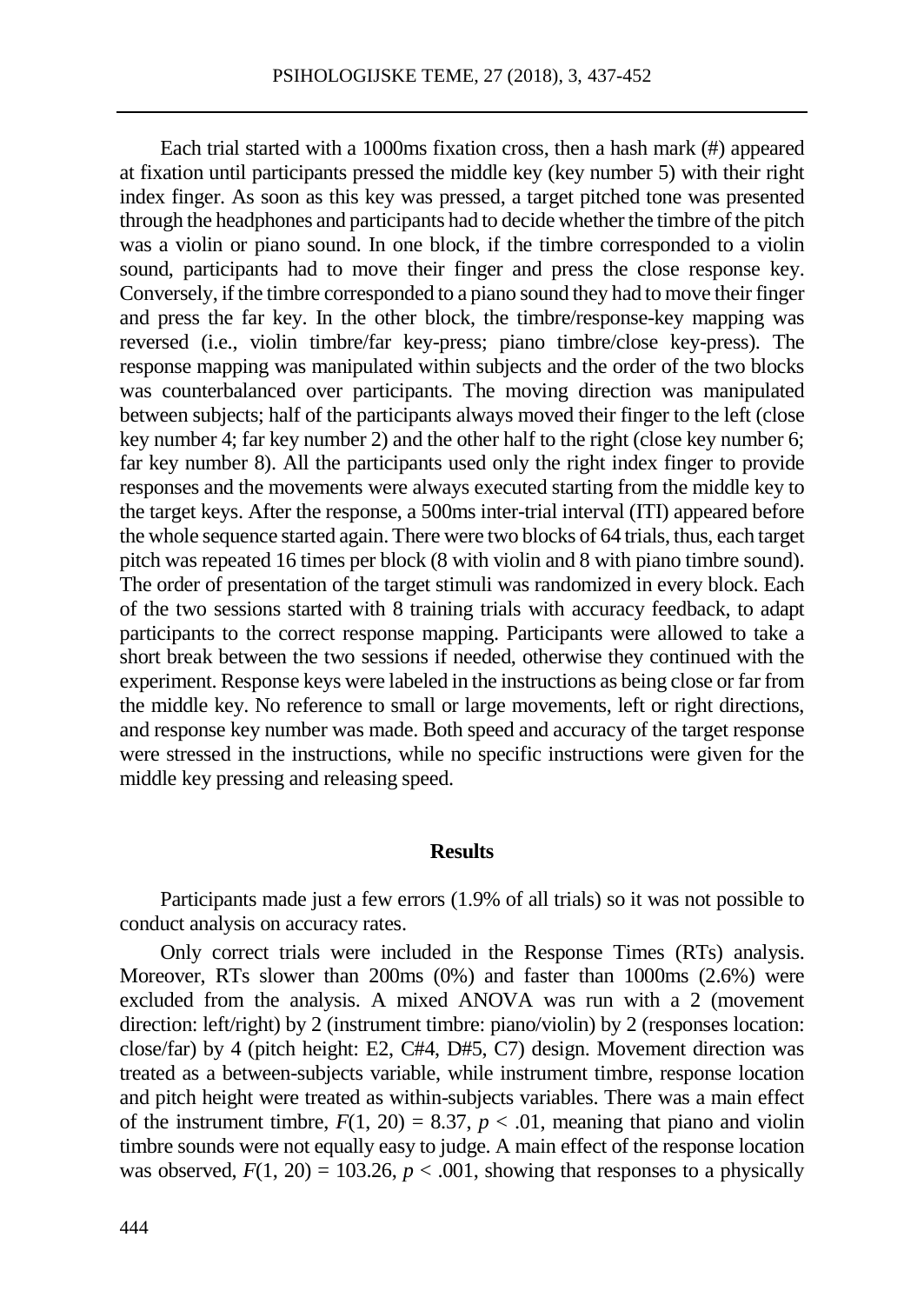close key were executed faster (597 ms) than responses to a far key (639 ms). There was also a main effect of pitch height,  $F(3, 60) = 15.86$ ,  $p < .001$ , but no interactions between pitch and movement direction,  $F(3, 60) = .59$ ,  $p = .622$ , showing that there was no influence of pitch height to the movement direction (left/right). More importantly, the interaction between pitch height and response location reached significance,  $F(3, 60) = 2.94$ ,  $p < .05$ . Furthermore, there was a significant three-way interaction between pitch height, response location and movement direction, *F*(3, 60)  $= 4.05, p < .05$ . All the other interactions were non-significant,  $Fs < 3.35, ps > .059$ .

The main effect of instrument timbres suggested providing separate analyses for violin and piano stimuli. Therefore, a mixed ANOVA was run with a 2 (movement direction: left/right) by 2 (responses location: close/far) by 4 (pitch height: E2, C#4, D#5, C7) design for both violin and piano timbre sounds. Only piano showed a significant interaction between pitch height and response location,  $F(3, 60) = 3.42$ , *p*  $<$  0.05 (Figure 2), while there was no interaction for violin stimuli,  $F(3, 60) = 0.75$ , *p* = .52. However, a three-way interaction between pitch height, response location and movement direction reached significance for violin timbre sounds,  $F(3, 63) = 3.93$ , *p* < .05. This evidence suggests that movement direction can influence the interaction between pitch height and response location with violin stimuli. Therefore, we provided separate analysis for left and right movement directions with violin timbre sounds. For the sake of completeness we reported here all the remaining main effects and interactions showed for both piano [response location,  $F(1, 20) = 8.32$ ,  $p < .01$ ; pitch height,  $F(3, 60) = 3.17$ ,  $p < .05$ ; the remaining two-way interactions and a threeway interaction were non-significant, *Fs* < 1.5, *ps >* .2] and violin [response location,  $F(1, 20) = 9.8$ ,  $p < .01$ ; pitch height,  $F(3, 60) = 12.64$ ,  $p < .001$ ; the remaining twoway interactions were non-significant,  $Fs < 2.51$ ,  $ps > .13$  limbre sounds.

A repeated measures ANOVA was run with a 2 (responses location: close/far) by 4 (pitch height: E2, C#4, D#5, C7) design for both left and right movement directions with violin timbre sound. For the left movement direction, the interaction between pitch height and response location reached significance  $F(3, 30) = 4.30$ ,  $p <$ .05 (Figure 3), while there was no interaction for right movement direction *F*(3, 30)  $= 0.78$ ,  $p = .52$ . For the sake of completeness we reported here the remaining main effects for both left [response location,  $F(1, 10) = 9.8$ ,  $p < .05$ ; pitch height,  $F(3, 30)$ = 5.24, *p* < .01] and right [response location, *F*(1, 10) = 1.38, *p* > .267; pitch height,  $F(3, 30) = 7.69$ ,  $p < .01$ ] movement direction.

To test our hypothesis we performed the Fischer LSD tests of difference in observed cell means for the predictor pitches (i.e., E2 and D#5). For piano tones, the test showed no difference between far responses, while there was a largely significant difference between E2 (615 ms) and D#5 (569 ms) for close responses ( $p < .001$ ) (Figure 2). Similarly, for left movement direction with violin timbre sounds, the test showed no difference between far responses, while there was a largely significant difference between E2 (623 ms) and D#5 (540 ms) for close responses ( $p < .001$ ) (Figure 3).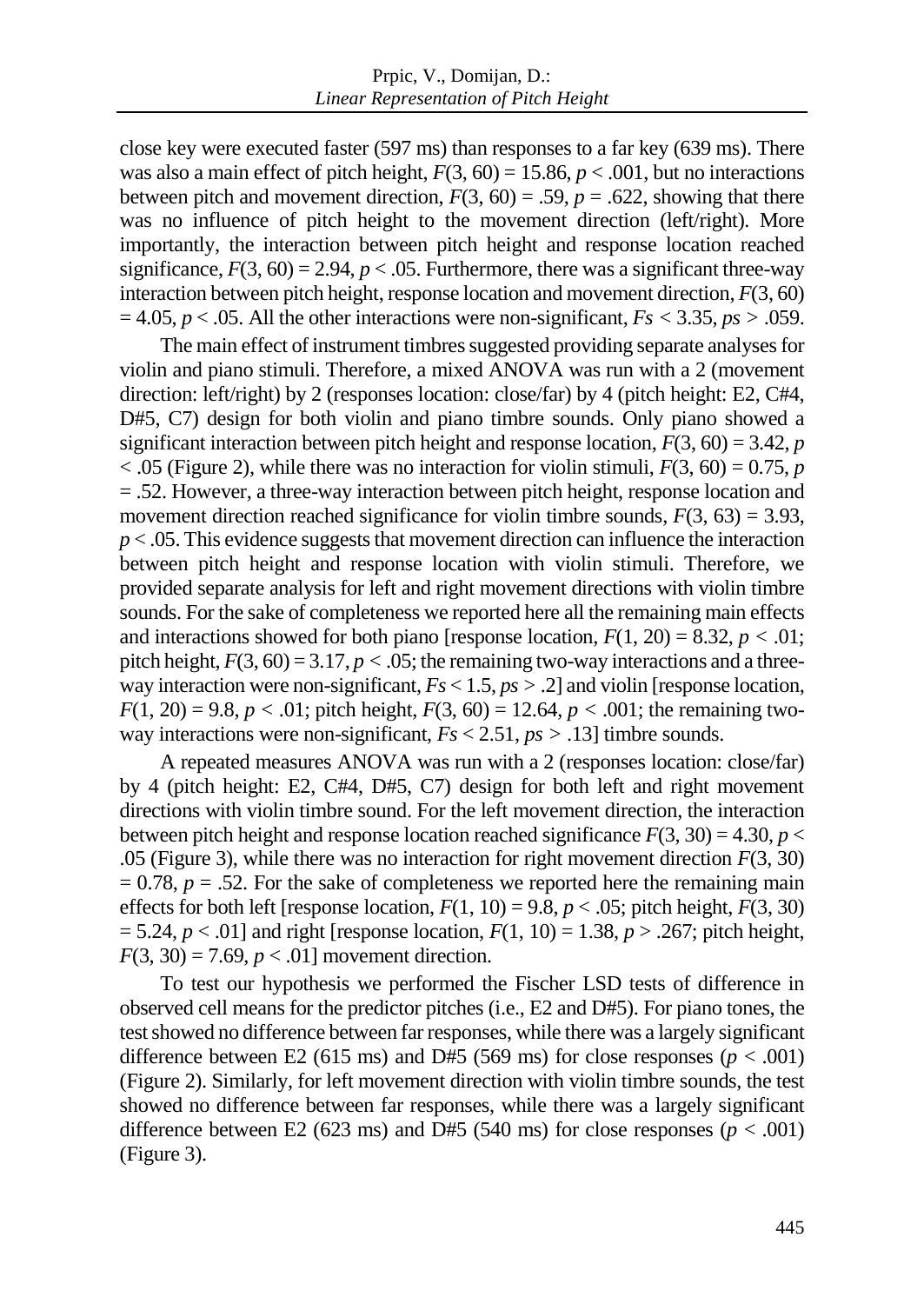

*Figure 2.* Mean response times with close/far response keys for pitches with piano timbre sounds. Error bars represent *SEM*.



*Figure 3.* Mean response times with close/far response keys for pitches with violin timbre sounds and left movement direction. Error bars represent *SEM*.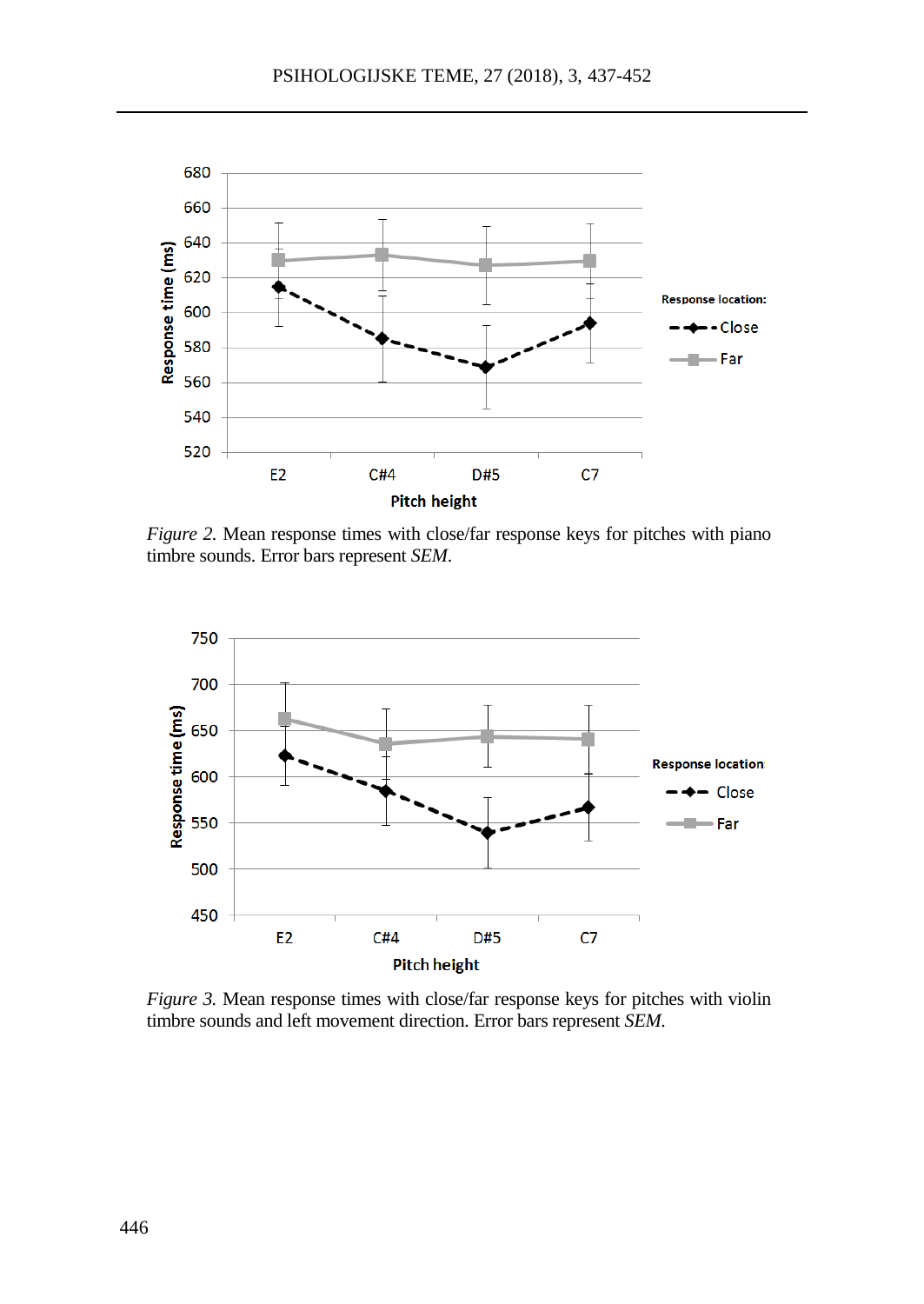### **Discussion**

The existence of a special relationship between music, numbers and space has been well known since ancient times. A powerful example of the coupling between these dimensions is represented by the sound produced in proportion to the string lengths (i.e., the shorter the length of the string, the higher the pitch of the sound, and vice versa). The Greeks first expressed these relations mathematically and by doing this they established the basics of modern day musical notation. Furthermore, these three dimensions seem to be somehow interchangeable and our cognitive system seems to process them in a very similar way. For instance, if we consider some illusions of numerosity, such as the solitaire illusion (Frith & Frith, 1972), the misjudgment of the number of elements can be similarly elicited by the spatial separation of these elements or by the distance in pitch height (Prpic & Luccio, 2016). Similarly, as the SNARC effect (Dehaene et al., 1993) is considered an example of the coupling between numbers and space, the SMARC effect (Rusconi et al., 2006) can be considered evidence of the relationship between pitch height and space.

The present study was designed to investigate whether the spatial association for pitch height, also known as the SMARC effect, better fits the predictions of the "intermediate coding" accounts (Gevers et al., 2006; Proctor & Cho, 2006) or of the "direct mapping" account (Dehaene et al., 1993).

In the numerical domain, Santens and Gevers (2008) published an innovative study that breaks with the idea that a mental number line is needed to account for the SNARC effect. Using a number magnitude comparison task, these authors showed evidence supporting the "intermediate coding" accounts and opposing to the "direct mapping" account. Indeed, numbers close (4 and 6) and far (1 and 9) from the reference standard (5) on the mental number line were not associated with physically close/far response key-presses, respectively, as the "direct mapping" account predicts. Conversely, small (1 and 4) and large (6 and 9) number magnitudes were associated with close/far response key-presses, respectively. This evidence suggests that numerical stimuli are coded at an intermediate coding level as large (+) and small (-), and subsequently associated with response alternatives.

In the present study, we introduced the same spatial coding (close/far responses) proposed by Santens and Gevers (2008) by using musical tones with different pitch frequencies. Similarly to a following study by Antoine and Gevers (2016), we used a task in which the direct comparison of the stimuli was not required (i.e., a timbre judgment task). This kind of task is considered more informative about the automaticity of spatial associations. Indeed, it avoids the risk of obtaining results as an artifact induced by task instructions. A convenience sample of musicians playing different instruments was used in this study since previous evidence showed that a left-to-right representation of musical tones, although stronger in piano players after performing on the piano, is shared also by musicians (i.e., flute players) playing an instrument with opposite tone mapping (Timmers  $& Li$ , 2016). Therefore, given the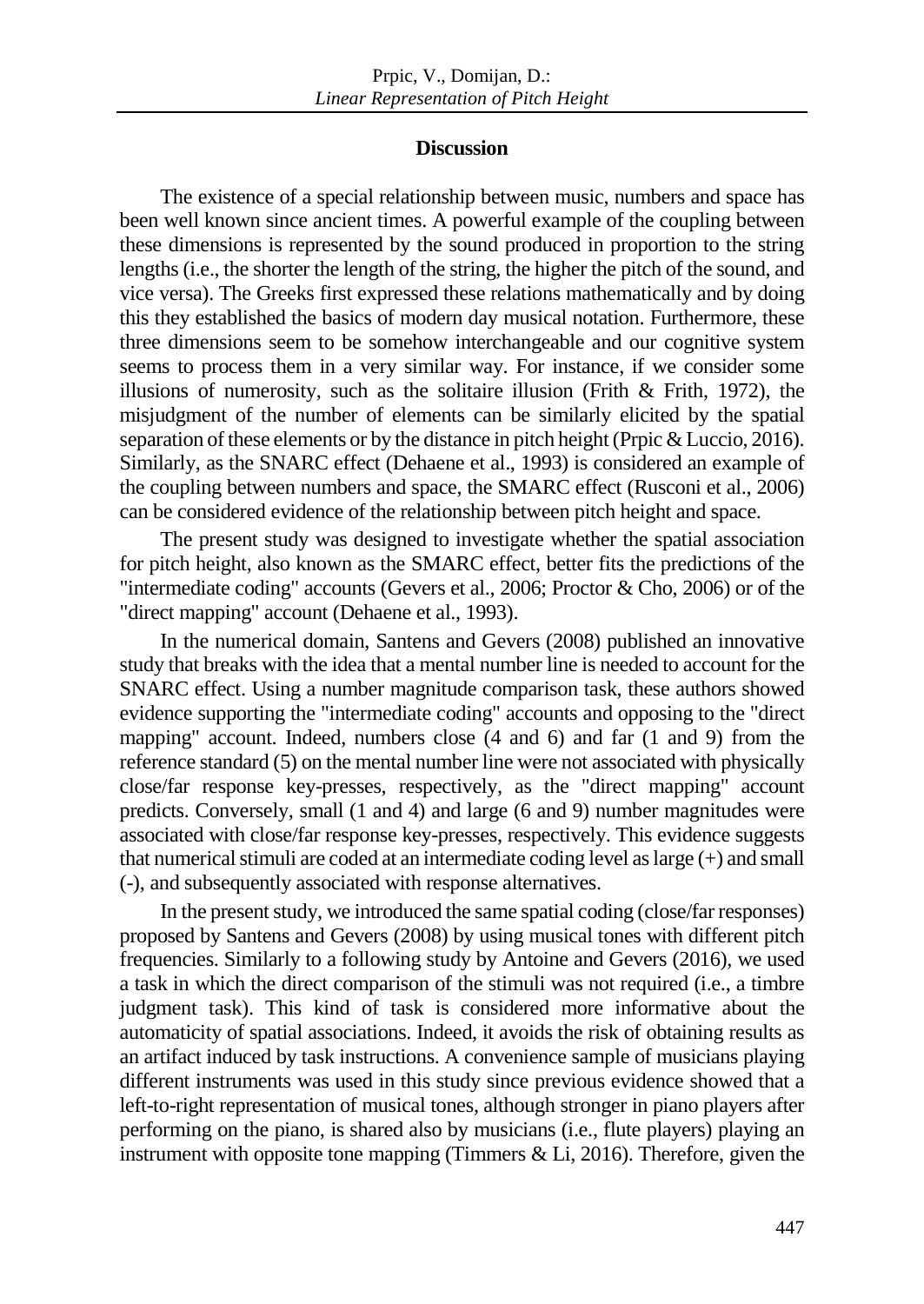universality of this representation, we assumed that all the participants in our study shared the same response mapping for pitch height.

Our results show a different pattern from that revealed in the numerical domain. Indeed, they suggest middle range frequency pitches (C#4 and D#5) to be associated with physically close responses, and non-middle range frequency pitches (E2 and C7) to be associated with physically far responses. More specifically, our predictions were restricted to two pitches (E2 and D#5), since they are the only two stimuli that can allow us to disambiguate between the predictions of the "intermediate coding" and "direct mapping" accounts. Conversely, the other two stimuli (C#4 and C7) were not considered in our study, since both the accounts predict them to be associated with close/far responses, respectively (see Table 1).

For both piano (left and right movement directions) and violin (left movement direction) timbre sounds, close responses were clearly faster for D#5 and slower for E2, as supported by the "direct mapping" account. Conversely, this evidence is in contrast with the predictions of the "intermediate coding" accounts. However, only close responses showed this pattern while there was no reliable difference between far responses. The response pattern revealed for far responses may be explained by a ceiling effect, since far response mapping required participants to move their finger to a physically far response key, and this caused far responses to be overall significantly slower than close responses. These longer response latencies may thus have been masked evidence of the spatial associations for pitch height with far responses. Furthermore, when responses were executed for the violin timbre sound with right movement direction, no associations with close/far responses seemed to emerge. This evidence remains quite unclear, even though we could propose some speculative hypothesis based on the timbre sounds of the stimuli and the related instruments' structures.

Indeed, the piano keyboard is centered from the musician's perspective, so that pitches are equally represented in the left/right side of space. Thus, no preference for left/right mapping can be expected for piano tones. Moreover, the horizontally displayed response keys used in the experiment were highly compatible with the piano keyboard structure. It is possible that the interaction between pitch and response location is enhanced when the representation of pitches overlaps with the external response mapping. Conversely, given the sagittal plane of the musician's body, violin pitches are all represented in the left side of space (at least in right handed musicians) because the instrument is exclusively played in the left hemispace. Thus, differently from piano timbre, violin stimuli could show a preferential mapping for the left side of space and the spatial association for violin timbre pitches could go missing when movements are executed in the right side of space.

A limitation of the present study is that we have restricted sample size and we might lack statistical power to test three- and four-way ANOVAs and three-way interactions. Indeed, a larger sample size would be recommended for further studies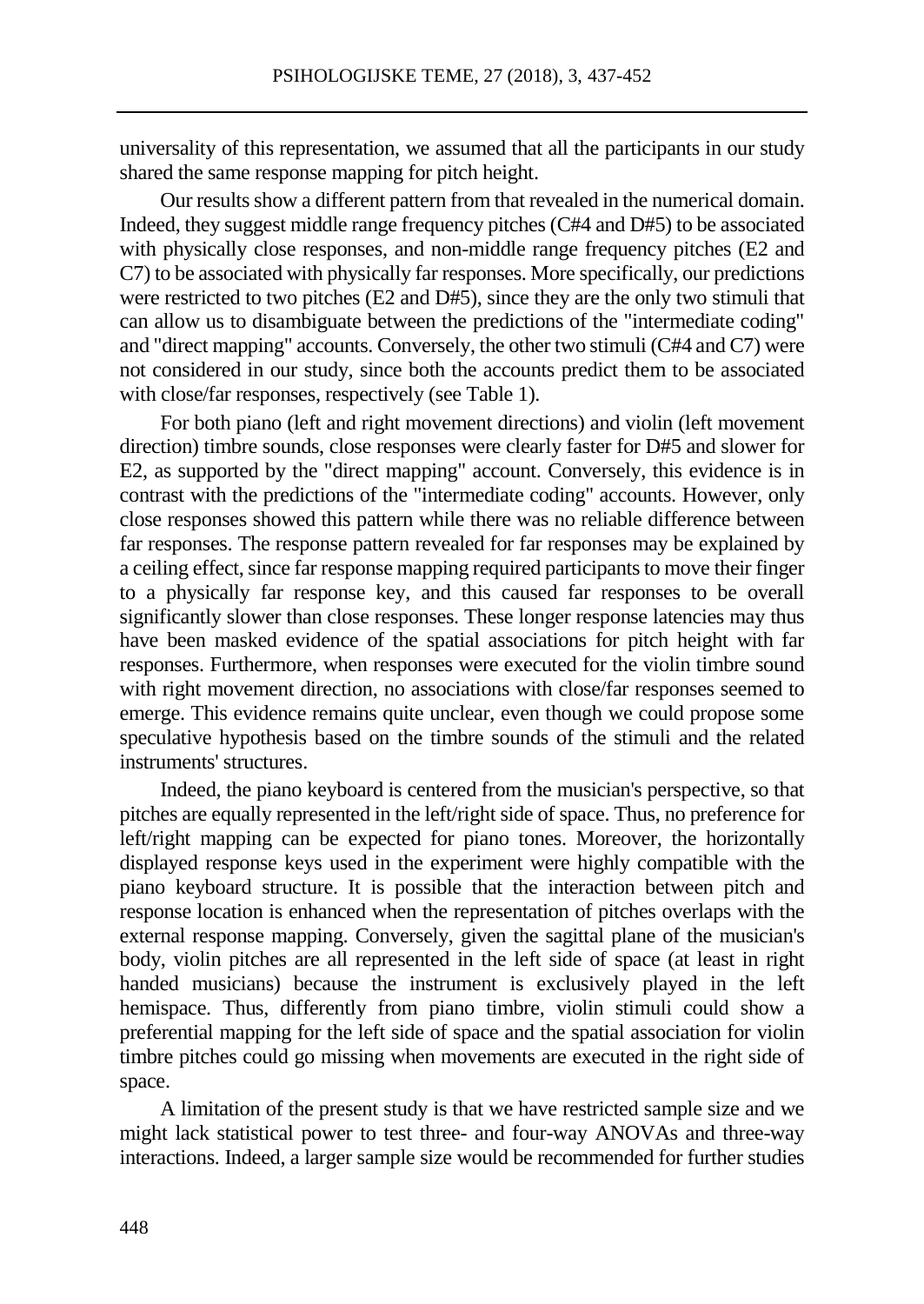aiming at replicating these findings. Although previous research suggested that the spatial representation of pitch height is universal through musicians playing instruments with different tone arrangements (Timmers & Li, 2016), the use of more homogenous groups of musicians would be useful to remove a possible confounding variable. Furthermore, a comparison of two groups of musicians playing instruments with opposite tone arrangements (i.e., flute and piano) would be useful to further test the universality of the left-to-right representation of pitch height.

Overall, our results support the idea that pitch height is linearly represented along a continuous, analogical, mental representation. This representation is in line with the "piano in the head" metaphor proposed by Lidji et al. (2007), and seem to share common properties with the mental number line (Restle, 1970). Therefore, the origin of the SMARC effect is more likely to be of visuo-spatial nature and the direct mapping account seems to be the main explanation for such phenomenon. Conversely, the spatial association in the numerical domain seems to better fit the "intermediate coding" accounts and, therefore, its foundation seems more likely to be of verbal-spatial nature. From this point of view, numbers and musical pitches seem to be largely dissimilar, supporting respectively opposite theoretical accounts.

# **Acknowledgments**

We are grateful to the State Conservatory of Music "Jacopo Tomadini", Udine (Italy), for letting us test their students and use the Conservatory's facilities. Special thanks goes to Annamaria Brusaferro and Matteo De Tommaso for recruiting participants and for the great support provided during this study. We also thank Courtney Goodridge for the English proofreading.

### **References**

- Antoine, S., & Gevers, W. (2016). Beyond left and right: Automaticity and flexibility of number-space associations. *Psychonomic Bulletin & Review*, *23*(1), 148-155. doi:10.3758/s13423-015-0856-x
- Dehaene, S., Bossini, S., & Giraux, P. (1993). The mental representation of parity and number magnitude. *Journal of Experimental Psychology: General, 122*, 371-396. doi:10.1037/0096-3445.122.3.371
- Frith, C. D., & Frith, U. (1972). The solitaire illusion: An illusion of numerosity. *Perception & Psychophysics, 11*(6), 409-410. doi:10.3758/BF03206279
- Fumarola, A., Prpic, V., Da Pos, O., Murgia, M., Umiltà, C., & Agostini, T. (2014). Automatic spatial association for luminance. *Attention, Perception, & Psychophysics, 76*(3), 759- 765. doi:10.3758/s13414-013-0614-y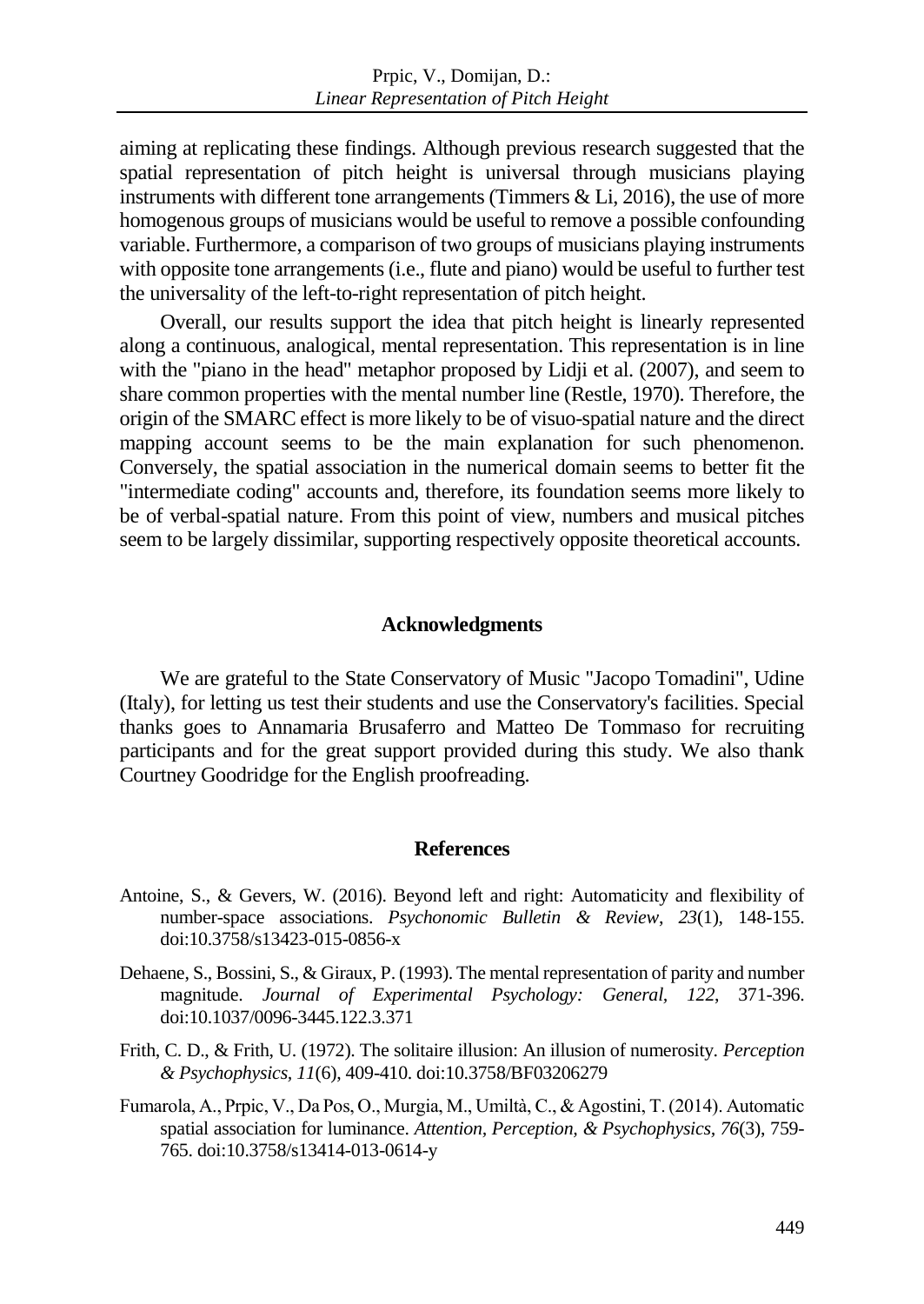- Fumarola, A., Prpic, V., Fornasier, D., Sartoretto, F., Agostini, T., & Umiltà, C. (2016). The spatial representation of angles. *Perception, 45*(11), 1320-1330. doi:10.1177/ 0301006616661915
- Gevers, W., Reynvoet, B., & Fias, W. (2003). The mental representation of ordinal sequences is spatially organized. *Cognition, 87*(3), B87-B95. doi:10.1016/S0010-0277(02)00234-2
- Gevers, W., Santens, S., Dhooge, E., Chen, Q., Van den Bossche, L., Fias, W., & Verguts, T. (2010). Verbal-spatial and visuospatial coding of number-space interactions. *Journal of Experimental Psychology: General, 139*(1), 180. doi:10.1037/a0017688
- Gevers, W., Verguts, T., Reynvoet, B., Caessens, B., & Fias, W. (2006). Numbers and space: A computational model of the SNARC effect. *Journal of Experimental Psychology: Human Perception and Performance, 32*, 32-44. doi:10.1037/0096-1523.32.1.32
- Leth-Steensen, C., & Citta, R. (2016). Bad-good constraints on a polarity correspondence account for the spatial-numerical association of response codes (SNARC) and markedness association of response codes (MARC) effects. *The Quarterly Journal of Experimental Psychology*, *69*(3), 482-494. doi:10.1080/17470218.2015.1055283
- Lidji, P., Kolinsky, R., Lochy, A., & Morais, J. (2007). Spatial associations for musical stimuli: A piano in the head? *Journal of Experimental Psychology: Human Perception & Performance, 33*, 1189-1207. doi:10.1037/0096-1523.33.5.1189
- Notebaert, W., Gevers, W., Verguts, T., & Fias, W. (2006). Shared spatial representations for numbers and space: The reversal of the SNARC and the Simon effects. *Journal of Experimental Psychology: Human Perception and Performance, 32*, 1197-1207. doi:10.1037/0096-1523.32.5.1197
- Proctor, R. W., & Cho, Y. S. (2006). Polarity correspondence: A general principle for performance of speeded binary classification tasks. *Psychological Bulletin, 132*, 416- 442. doi:10.1037/0033-2909.132.3.416
- Prpic, V. (2017). Perceiving musical note values causes spatial shift of attention in musicians. *Vision, 1*(2), 16. doi:10.3390/vision1020016
- Prpic, V., Fumarola, A., De Tommaso, M., Baldassi, G., & Agostini, T. (2013). A SNARClike effect for music tempo. *Review of Psychology, 20*(1-2), 47-51.
- Prpic, V., Fumarola, A., De Tommaso, M., Luccio, R., Murgia, M., & Agostini, T. (2016). Separate mechanisms for magnitude and order processing in the spatial-numerical association of response codes (SNARC) effect: The strange case of musical note values. *Journal of Experimental Psychology: Human Perception and Performance, 42*(8), 1241. doi:10.1037/xhp0000217
- Prpic, V., & Luccio, R. (2016). Do you hear more piano or drum sounds? An auditory version of the solitaire illusion. *Perception, 45*(12), 1433-1438. doi:10.1177/ 0301006616672580
- Prpic, V., Murgia, M., De Tommaso, M., Boschetti, G., Galmonte, A., & Agostini, T. (2016). Octave bias in pitch perception: The influence of pitch height on pitch class identification. *Perception, 45*(9), 1060-1069. doi:10.1177/0301006616651953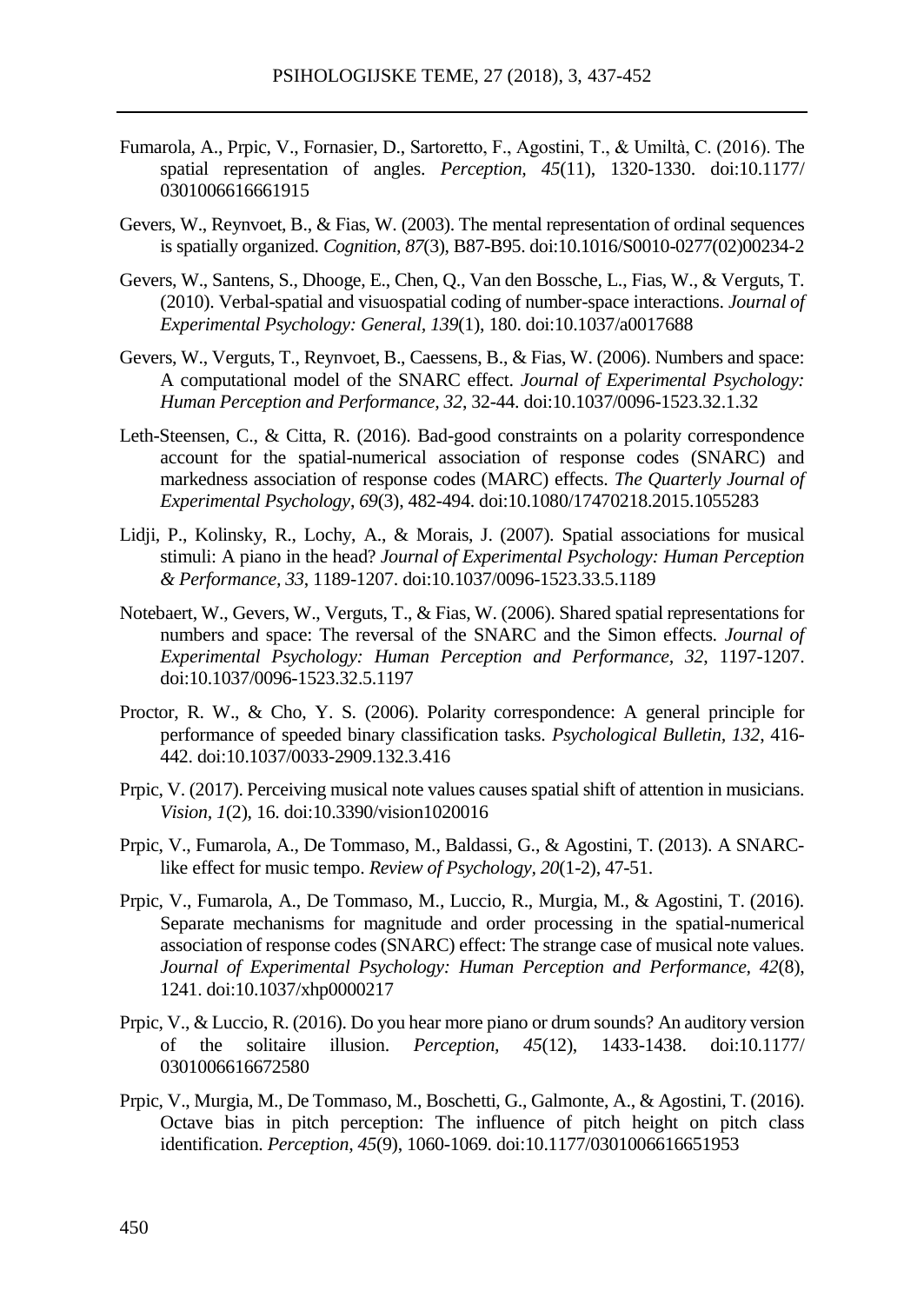- Ren, P., Nicholls, M. E. R., Ma, Y. Y., & Chen, L. (2011). Size matters: Non-numerical magnitude affects the spatial coding of response. *PLoS ONE, 6*(8), e23553. doi:10.1371/ journal.pone.0023553
- Restle, F. (1970). Speed of adding and comparing numbers. *Journal of Experimental Psychology, 95*, 437-444. doi:10.1037/h0028573
- Rusconi, E., Kwan, B., Giordano, B. L., Umiltà, C., & Butterworth, B. (2006). Spatial representation of pitch height: The SMARC effect. *Cognition, 99*, 113-129. doi:10.1016/j.cognition.2005.01.004
- Santens, S., & Gevers, W. (2008). The SNARC effect does not imply a mental number line. *Cognition, 108*, 263-270. doi:10.1016/j.cognition.2008.01.002
- Santiago, J., & Lakens, D. (2015). Can conceptual congruency effects between number, time, and space be accounted for by polarity correspondence? *Acta Psychologica, 156*, 179- 191. doi:10.1016/j.actpsy.2014.09.016
- Timmers, R., & Li, S. (2016). Representation of pitch in horizontal space and its dependence on musical and instrumental experience. *Psychomusicology: Music, Mind, and Brain, 26*(2), 139. doi:10.1037/pmu0000146

# **Linearna reprezentacija visine tona kod SMARC efekta**

# Sažetak

Efekt se prostorno-glazbene povezanosti kodova za odgovor (engl. spatial-musical association of response codes – SMARC) odnosi na potvrđenu pojavu bržeg i točnijeg reagiranja na niske, odnosno visoke tonove kada se odgovor da u donjem ili lijevom, odnosno u gornjem ili desnom dijelu prostora. Ova pojava ima mnogo sličnosti s efektom prostorno-numeričke povezanosti kodova za odgovor (engl. spatial-numerical association of response codes – SNARC), koji je u mnogo većoj mjeri istražen i teorijski razmatran. Prva teorija koja je pokušala objasniti efekt SNARC pretpostavlja da se položaj broja na mentalnoj numeričkoj crti izravno preslikava na vanjski prostor u kojem izvršavamo motorni odgovor. Suprotno tome, kasnija objašnjenja pretpostavljaju da se brojevi automatski kategoriziraju u dvije suprotstavljene kategorije (npr. mali nasuprot veliki), a zatim se povezuju s alternativama za odgovor (lijevo nasuprot desno). Kako bi se razlučilo koja teorija bolje objašnjava efekt SNARC, napravljena je modifikacija zadatka u kojem se odgovor bliže/dalje u odnosu na referentnu tipku daje jednom rukom. Međutim, modificirani zadatak nikad nije primijenjen na visine tonova i dosad nije predloženo specifično teorijsko objašnjenje efekta SMARC. Suprotno su prethodnim istraživanjima s brojevima naši rezultati više u skladu s hipotezom o izravnom preslikavanju i upućuju na linearnu reprezentaciju visine tona te upućuju na zaključak da su efekti SNARC i SMARC u osnovi različiti fenomeni, pa samim time zahtijevaju i različito teorijsko objašnjenje.

*Ključne riječi:* SMARC, SNARC, visina tona, prostorna kompatibilnost odgovora, mentalna numerička crta